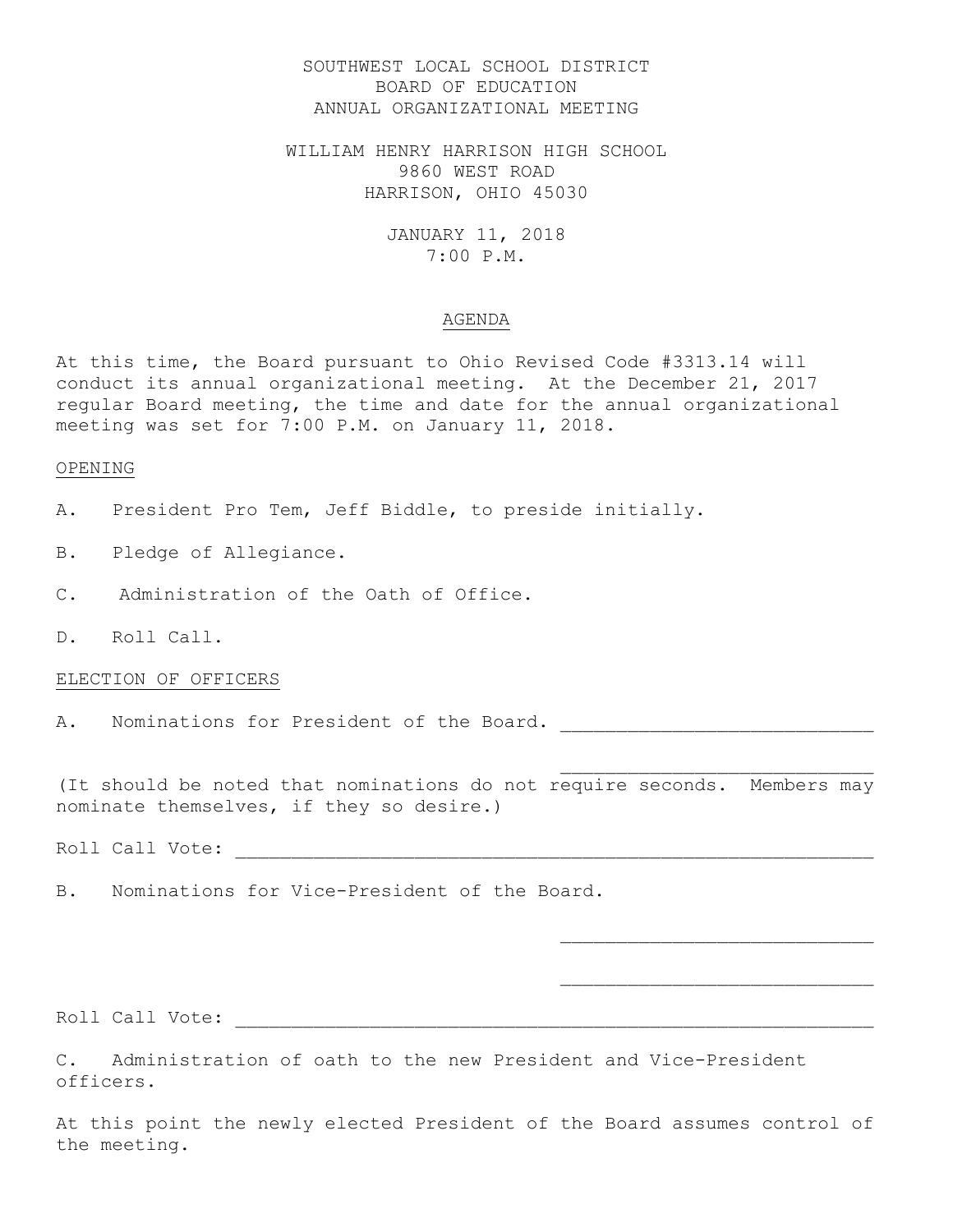Page 2 Board Agenda 1/11/2018 ANNUAL ORGANIZATIONAL MEETING (Cont.)

RESOLUTION NO. 01-2018 - INDIVIDUAL BONDS

We recommend that the Board adopt the following Resolution No. 01-2018:

"Be it hereby resolved by the Board of Education, Southwest Local School District, Hamilton County, Ohio, that the bond of the following individuals be set at the amounts herein:

| Treasurer                   | \$50,000 | Payable to the State of Ohio.  |
|-----------------------------|----------|--------------------------------|
| Superintendent              | \$20,000 | Payable to the Southwest Local |
|                             |          | School District.               |
| Asst. Superintendent        | \$20,000 | Payable to the Southwest Local |
|                             |          | School District.               |
| Asst. Treasurer             | \$20,000 | Payable to the Southwest Local |
|                             |          | School District.               |
| Asst. Bookkeeper/           | \$20,000 | Payable to the Southwest Local |
| Accounting Clerk            |          | School District.               |
| Mail Courier                | \$20,000 | Payable to the Southwest Local |
|                             |          | School District.               |
| Board Members (each)        | \$20,000 | Payable to the Southwest Local |
|                             |          | School District.               |
|                             |          |                                |
| $\sim$ $\sim$ $\sim$ $\sim$ |          | Conceded by                    |

Motion by Seconded by \_\_\_\_\_\_\_\_\_\_\_\_\_\_\_\_\_\_\_\_\_\_

Discussion \_\_\_\_\_\_\_\_\_\_\_\_\_\_\_\_\_\_\_\_\_\_\_\_\_\_\_\_\_\_\_\_\_\_\_\_\_\_\_\_\_\_\_\_\_\_\_\_\_\_\_\_\_\_\_\_\_\_\_\_

Roll Call Vote:

RESOLUTION NO. 02-2018 - SERVICE FUND

We recommend that the Board adopt the following Resolution No. 02-2018:

"Be it hereby resolved by the Board of Education, Southwest Local School District, Hamilton County, Ohio, to establish a Service Fund, such fund to be set aside as an account within the General Fund, and there is hereby appropriated for the purpose of said service fund the sum of ten thousand (\$10,000.00) dollars which amounts shall be incorporated into the appropriations of this School District for FY 2018 and again in FY 2019, to be used for paying the expenses of members of the Board of Education actually incurred in the performance of their duties." (NOTE: Service Fund can be set at maximum of \$2.00 per student or \$20,000.00 whichever is greater.)

Motion by Geconded by Seconded by Discussion \_\_\_\_\_\_\_\_\_\_\_\_\_\_\_\_\_\_\_\_\_\_\_\_\_\_\_\_\_\_\_\_\_\_\_\_\_\_\_\_\_\_\_\_\_\_\_\_\_\_\_\_\_\_\_\_\_\_\_\_ Roll Call Vote: \_\_\_\_\_\_\_\_\_\_\_\_\_\_\_\_\_\_\_\_\_\_\_\_\_\_\_\_\_\_\_\_\_\_\_\_\_\_\_\_\_\_\_\_\_\_\_\_\_\_\_\_\_\_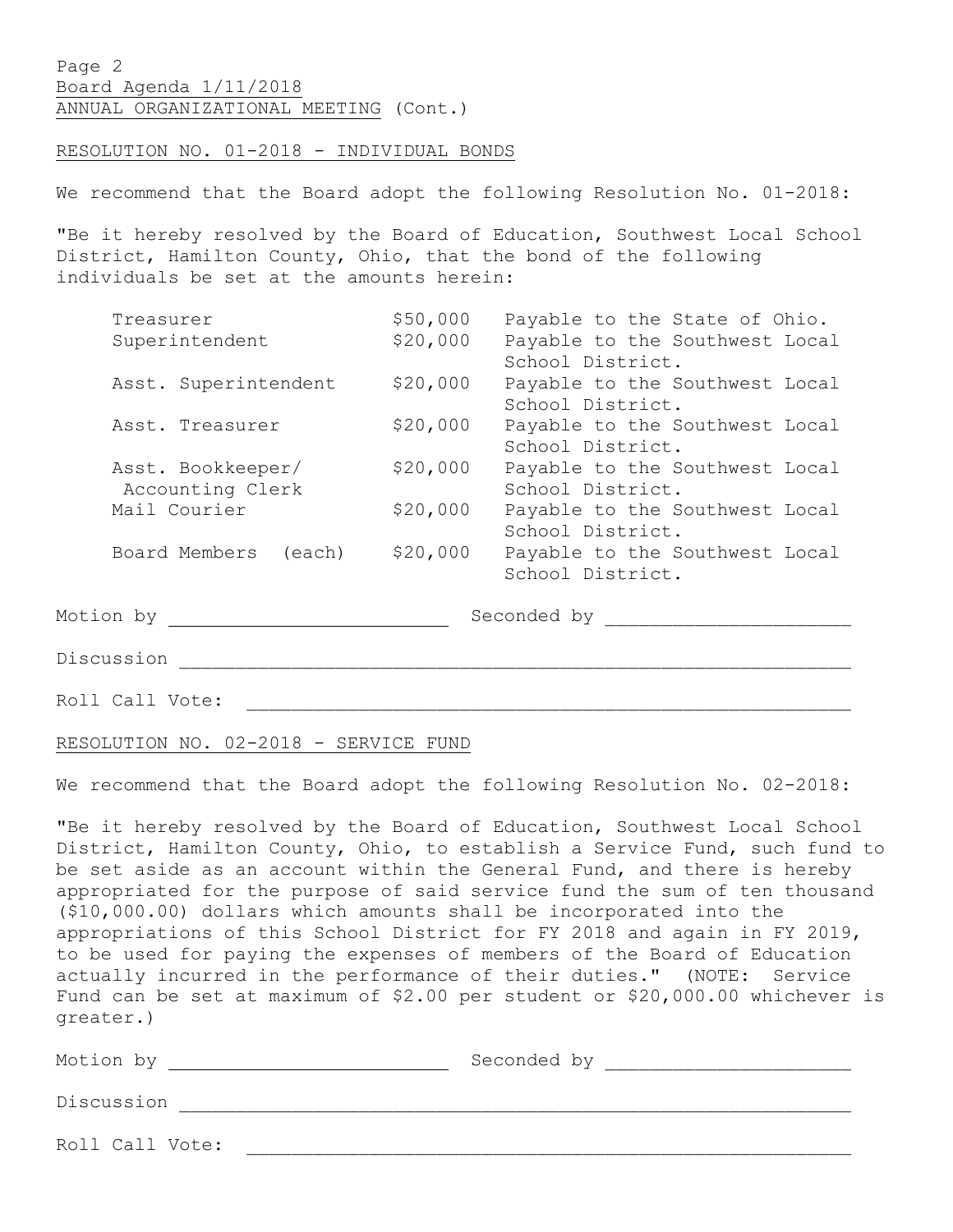# Page 3 Board Agenda 1/11/2018 ANNUAL ORGANIZATIONAL MEETING (Cont.)

### RESOLUTION NO. 03-2018 - OFFICIAL CHECK SIGNATURE

We recommend that the Board adopt the following Resolution No. 03-2018:

"Be it hereby resolved by the Board of Education, Southwest Local School District, Hamilton County, Ohio, that all checks for the payment of funds from its regular account and its payroll account, on deposit with KeyBank, Harrison, Ohio, continue to require only the signature of the Treasurer."

Motion by  $\qquad \qquad$  Seconded by  $\qquad \qquad$ 

Roll Call Vote:

### RESOLUTION NO. 04-2018 - ADVANCE PAYMENT OF TAX REVENUES

Discussion \_\_\_\_\_\_\_\_\_\_\_\_\_\_\_\_\_\_\_\_\_\_\_\_\_\_\_\_\_\_\_\_\_\_\_\_\_\_\_\_\_\_\_\_\_\_\_\_\_\_\_\_\_\_\_\_\_\_\_\_

We recommend that the Board adopt the following Resolution No. 04-2018:

"Be it hereby resolved by the Board of Education, Southwest Local School District, Hamilton County, Ohio, that the Auditor and Treasurer of Hamilton County, Ohio, be requested when notified by the Treasurer of Southwest Local School District to draw and pay to Southwest Local School District, in accordance with O.R.C. #321.34, money derived from tax collections or other sources payable by law to the County Treasurer, to the account of Southwest Local School District."

Motion by Geconded by Seconded by Discussion \_\_\_\_\_\_\_\_\_\_\_\_\_\_\_\_\_\_\_\_\_\_\_\_\_\_\_\_\_\_\_\_\_\_\_\_\_\_\_\_\_\_\_\_\_\_\_\_\_\_\_\_\_\_\_\_\_\_\_\_ Roll Call Vote: \_\_\_\_\_\_\_\_\_\_\_\_\_\_\_\_\_\_\_\_\_\_\_\_\_\_\_\_\_\_\_\_\_\_\_\_\_\_\_\_\_\_\_\_\_\_\_\_\_\_\_\_\_\_

# RESOLUTION NO. 05-2018 - PUBLIC PURPOSE MONIES

We recommend that the Board adopt the following Resolution No. 05-2018:

"Be it hereby resolved by the Board of Education, Southwest Local School District, Hamilton County, Ohio, that funds shall be appropriated in FY 2018 and again in FY 2019 for the purpose of honoring or meeting with staff, students, citizens, advisory groups, etc. The Board of Education does hereby affirm that the expenses associated with the items listed above do serve a public purpose for the promotion of education, rapport with the business community, community relations and encouragement of nonemployees to serve as volunteers. The Board authorizes appropriation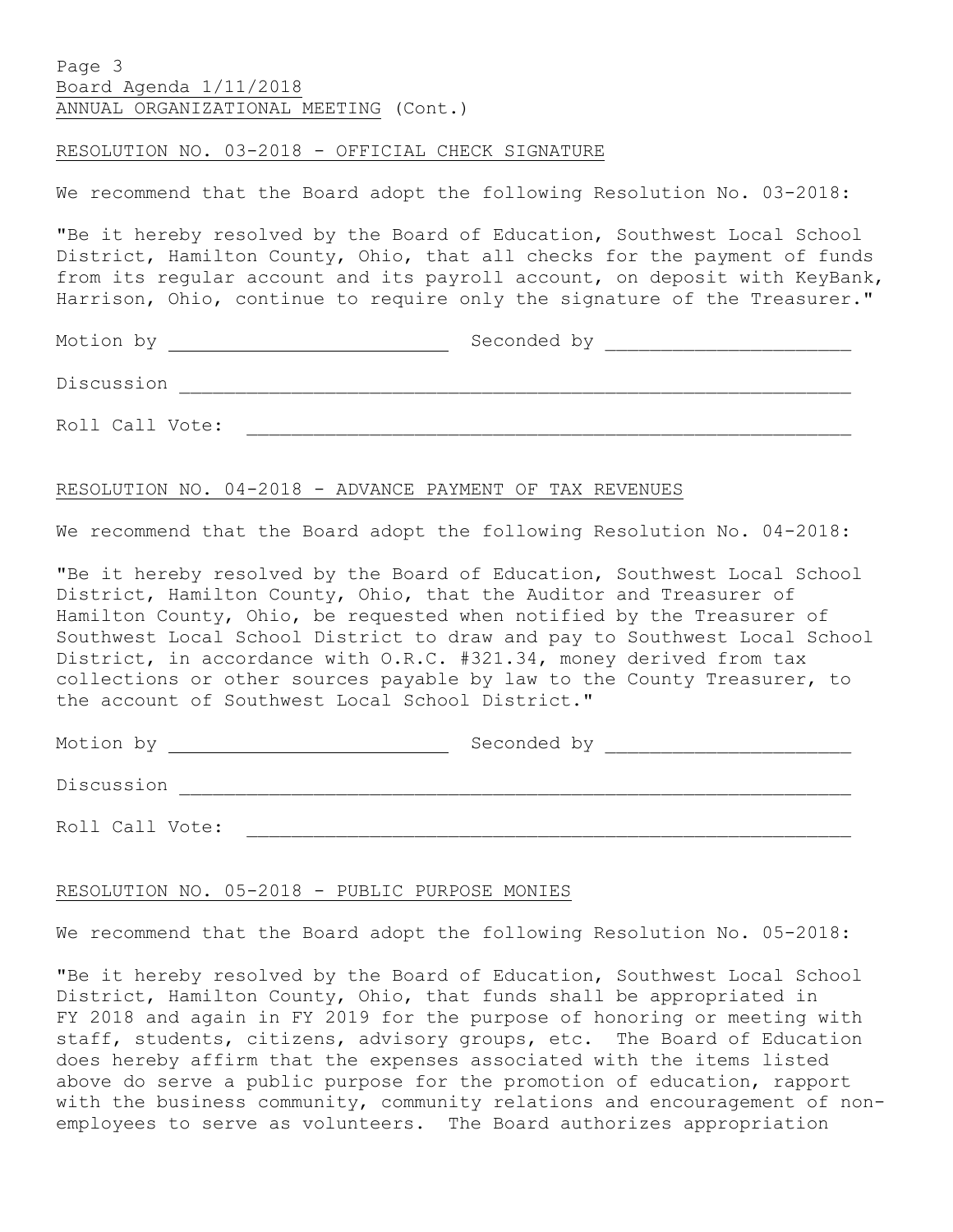Page 4 Board Agenda 1/11/2018 ANNUAL ORGANIZATIONAL MEETING (Cont.)

codes 001-2310-233 in the amount of \$9,000.00 and 001-2310-234 in the amount of \$1,000.00 to promote the public purpose as set forth by the Board of Education."

| ADMINISTRATION OF FEDERAL AND STATE PROGRAMS |                                                                                                                                                      |  |
|----------------------------------------------|------------------------------------------------------------------------------------------------------------------------------------------------------|--|
| participate in such programs.                | We recommend that the Board appoint the Superintendent as the official<br>administrator of all federal and state programs, and give authorization to |  |
|                                              |                                                                                                                                                      |  |
|                                              |                                                                                                                                                      |  |
|                                              |                                                                                                                                                      |  |
| PURCHASING AGENTS                            |                                                                                                                                                      |  |
|                                              | We recommend that the Board appoint the Superintendent and Treasurer as<br>the official purchasing agents of the School District.                    |  |
|                                              |                                                                                                                                                      |  |
|                                              |                                                                                                                                                      |  |
|                                              |                                                                                                                                                      |  |
| INVESTMENT OF FUNDS                          |                                                                                                                                                      |  |
|                                              | We recommend that the Treasurer be authorized to invest idle funds, when<br>available, in accordance with the District's Investment Policy.          |  |
|                                              |                                                                                                                                                      |  |
|                                              |                                                                                                                                                      |  |
|                                              |                                                                                                                                                      |  |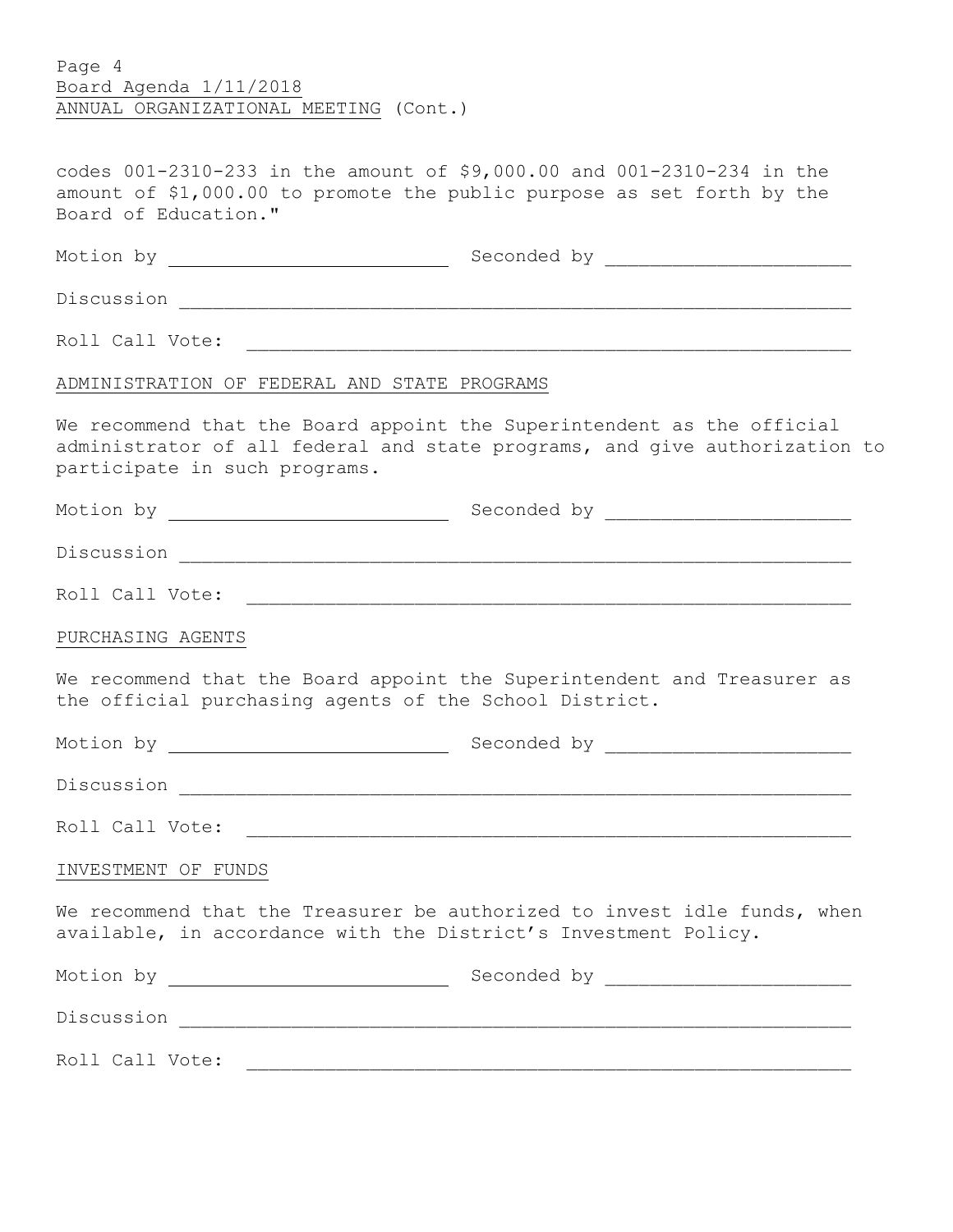Page 5 Board Agenda 1/11/2018 ANNUAL ORGANIZATIONAL MEETING (Cont.)

### LEGISLATIVE LIAISON

Motion by \_\_\_\_\_\_\_\_\_\_\_\_\_\_\_\_ to appoint \_\_\_\_\_\_\_\_\_\_\_\_\_\_\_ to serve as the Board's legislative liaison with the OSBA federal relations network and state legislative network.

| Seconded by |  |
|-------------|--|
|             |  |
| Discussion  |  |

Roll Call Vote: \_\_\_\_\_\_\_\_\_\_\_\_\_\_\_\_\_\_\_\_\_\_\_\_\_\_\_\_\_\_\_\_\_\_\_\_\_\_\_\_\_\_\_\_\_\_\_\_\_\_\_\_\_\_

## STUDENT ACHIEVEMENT LIAISON

| Motion by | to appoint                                     | to serve as the |  |
|-----------|------------------------------------------------|-----------------|--|
|           | Board's student achievement liaison with OSBA. |                 |  |

Seconded by \_\_\_\_\_\_\_\_\_\_\_\_\_\_\_\_\_\_\_\_\_\_\_\_\_\_\_\_\_\_\_\_\_\_\_\_\_\_\_\_\_\_\_\_\_\_\_\_\_\_\_\_\_\_\_\_\_\_\_

Discussion \_\_\_\_\_\_\_\_\_\_\_\_\_\_\_\_\_\_\_\_\_\_\_\_\_\_\_\_\_\_\_\_\_\_\_\_\_\_\_\_\_\_\_\_\_\_\_\_\_\_\_\_\_\_\_\_\_\_\_\_

Roll Call Vote: \_\_\_\_\_\_\_\_\_\_\_\_\_\_\_\_\_\_\_\_\_\_\_\_\_\_\_\_\_\_\_\_\_\_\_\_\_\_\_\_\_\_\_\_\_\_\_\_\_\_\_\_\_\_

### AUDIT COMMITTEE REPRESENTATIVE

Motion by \_\_\_\_\_\_\_\_\_\_\_\_\_\_\_\_\_ to appoint \_\_\_\_\_\_\_\_\_\_\_\_\_\_\_\_\_ to serve as the Board's representative on the Southwest Local School District Audit Committee from January 11, 2018 to the date of the annual organizational meeting in January 2019.

Seconded by  $\overline{a}$ 

Discussion \_\_\_\_\_\_\_\_\_\_\_\_\_\_\_\_\_\_\_\_\_\_\_\_\_\_\_\_\_\_\_\_\_\_\_\_\_\_\_\_\_\_\_\_\_\_\_\_\_\_\_\_\_\_\_\_\_\_\_\_

Roll Call Vote: \_\_\_\_\_\_\_\_\_\_\_\_\_\_\_\_\_\_\_\_\_\_\_\_\_\_\_\_\_\_\_\_\_\_\_\_\_\_\_\_\_\_\_\_\_\_\_\_\_\_\_\_\_\_

# ESTABLISH TIME AND PLACE FOR HOLDING REGULAR BOARD MEETINGS

Action by the Board establishing the time and place for holding regular monthly Board meetings.

| February 15, 2018 | Regular Meeting | Crosby Elem.   | $6:00$ p.m. |
|-------------------|-----------------|----------------|-------------|
| March 15, 2018    | Regular Meeting | Harrison Elem. | 6:00 p.m.   |
| April 19, 2018    | Regular Meeting | Junior School  | 6:00 p.m.   |
| May 17, 2018      | Regular Meeting | High School    | 6:00 p.m.   |
| June 21, 2018     | Regular Meeting | Junior School  | 6:00 p.m.   |
| July 19, 2018     | Regular Meeting | Junior School  | 6:00 p.m.   |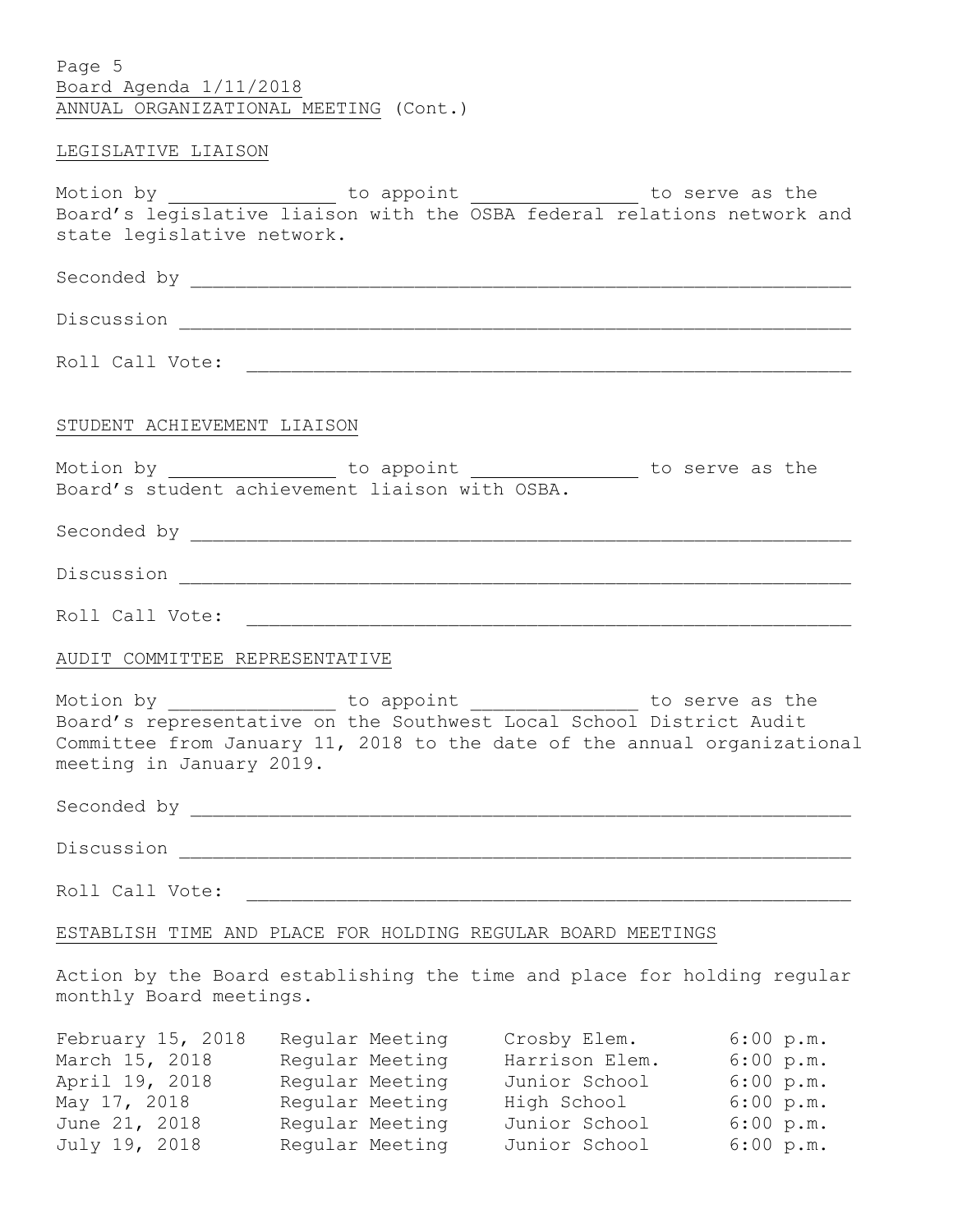| Page 6                                                                                                                                                                                                                               |                                         |                                                               |  |  |  |
|--------------------------------------------------------------------------------------------------------------------------------------------------------------------------------------------------------------------------------------|-----------------------------------------|---------------------------------------------------------------|--|--|--|
| Board Agenda 1/11/2018                                                                                                                                                                                                               |                                         |                                                               |  |  |  |
| ANNUAL ORGANIZATIONAL MEETING (Cont.)                                                                                                                                                                                                |                                         |                                                               |  |  |  |
|                                                                                                                                                                                                                                      |                                         |                                                               |  |  |  |
|                                                                                                                                                                                                                                      |                                         | August 16, 2018 Regular Meeting High School 6:00 p.m.         |  |  |  |
| September 20, 2018                                                                                                                                                                                                                   | Regular Meeting Junior School 6:00 p.m. |                                                               |  |  |  |
|                                                                                                                                                                                                                                      |                                         | October 18, 2018 Regular Meeting Miamitown Elem. 6:00 p.m.    |  |  |  |
|                                                                                                                                                                                                                                      |                                         | November 15, 2018 Regular Meeting Whitewater Valley 6:00 p.m. |  |  |  |
|                                                                                                                                                                                                                                      |                                         | December 20, 2018 Regular Meeting Junior School 6:00 p.m.     |  |  |  |
|                                                                                                                                                                                                                                      |                                         |                                                               |  |  |  |
| Motion by <u>entitled and the set of the set of the set of the set of the set of the set of the set of the set of the set of the set of the set of the set of the set of the set of the set of the set of the set of the set of </u> |                                         |                                                               |  |  |  |
|                                                                                                                                                                                                                                      |                                         |                                                               |  |  |  |
| Discussion                                                                                                                                                                                                                           |                                         |                                                               |  |  |  |
|                                                                                                                                                                                                                                      |                                         |                                                               |  |  |  |
| Roll Call Vote:                                                                                                                                                                                                                      |                                         |                                                               |  |  |  |
|                                                                                                                                                                                                                                      |                                         |                                                               |  |  |  |
|                                                                                                                                                                                                                                      |                                         |                                                               |  |  |  |
| CONFERENCES RECOGNIZED AS AN APPROVED TRAINING PROGRAM                                                                                                                                                                               |                                         |                                                               |  |  |  |
|                                                                                                                                                                                                                                      |                                         |                                                               |  |  |  |
| We recommend that any conference sponsored by NSBA, OSBA, BASA, OASBO,                                                                                                                                                               |                                         |                                                               |  |  |  |
| ODE, or any other training provider subject to Board approval, be                                                                                                                                                                    |                                         |                                                               |  |  |  |
| recognized as an approved training program and thereby Board Members will                                                                                                                                                            |                                         |                                                               |  |  |  |
| be eligible for the appropriate compensation based on their attendance.                                                                                                                                                              |                                         |                                                               |  |  |  |
|                                                                                                                                                                                                                                      |                                         |                                                               |  |  |  |

| Motion by       | Seconded by |  |  |  |  |
|-----------------|-------------|--|--|--|--|
| Discussion      |             |  |  |  |  |
| Roll Call Vote: |             |  |  |  |  |

BOARD MEMBER COMPENSATION - INFORMATIONAL ITEM

## Meetings

In a previous action, the Board of Education, Southwest Local School District, Hamilton County, Ohio resolved to establish Board Member compensation at the maximum level authorized by the Ohio Constitution and pursuant to Section 3312.12. of the Ohio Revised Code. Board Members will be compensated at the maximum level of \$125.00 per meeting. The Board of Education at its annual organizational meeting on January 14, 1999 approved payment for a maximum of eighteen meetings per year.

# Approved Training Programs

In a previous action, the Board of Education, Southwest Local School District, Hamilton County, Ohio resolved to set compensation levels for its members for attendance at approved training programs pursuant to Section 3313.12. of the Ohio Revised Code. Compensation for Board Members for attendance at approved training programs is set at \$60.00 per day for training programs three hours or less in length and \$125.00 per day for training programs longer than three hours in length.